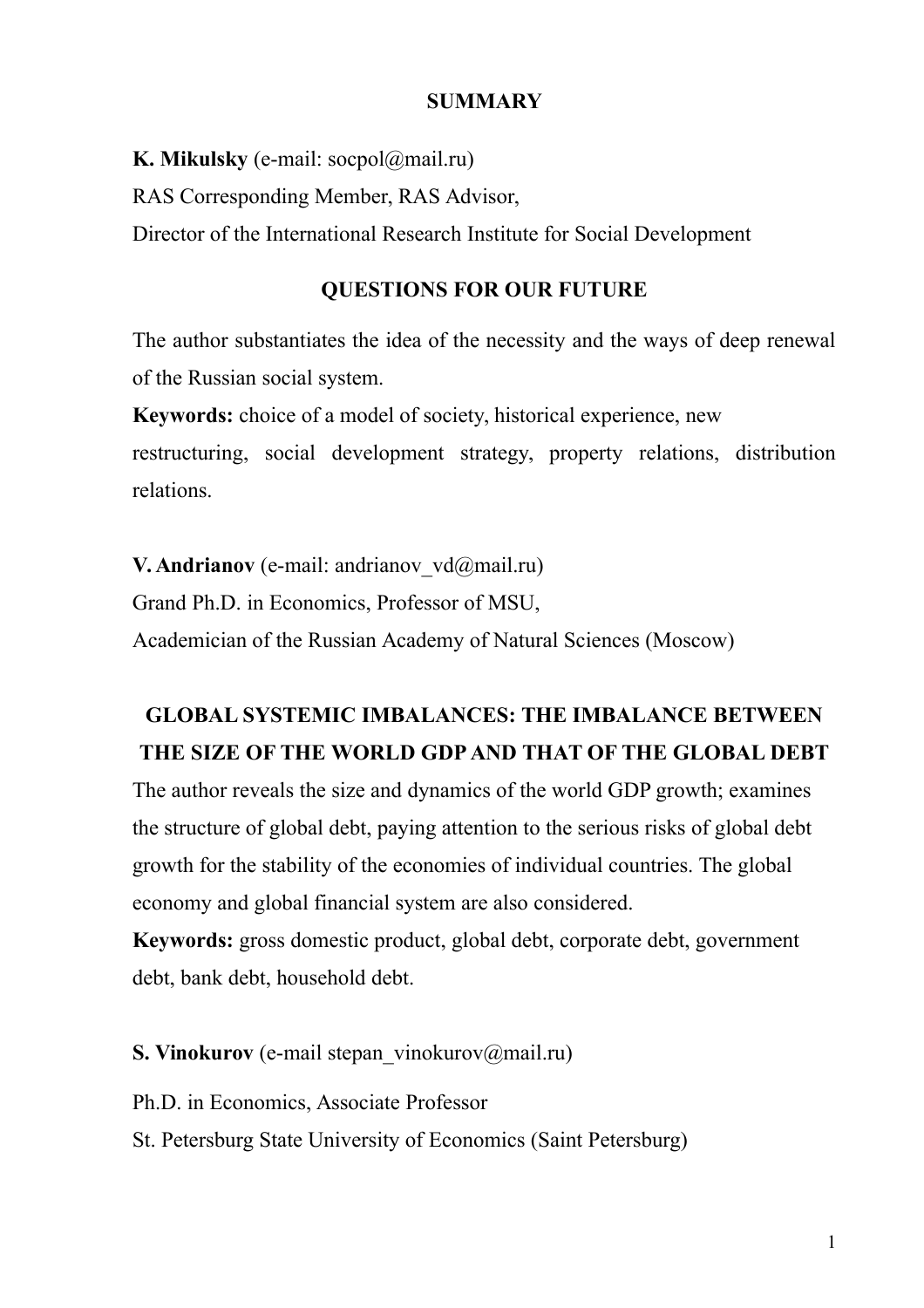**P. Gurianov** (e-mail pavelgurianov19@gmail.ru) Ph.D. in Economics, Associate Professor, St. Petersburg State Forestry University named after C.M. Kirov (Saint Petersburg)

### **A MODERNIZATION MODEL FOR RUSSIA: FROM CATHCING UP TO INNOVATING**

In the context of growing social tension in Russian society, it is necessary to carry out modernization based on technological innovation. The catch-up modernization model does not solve the problem of long-term sustainable development. Under the circumstances, the general strategy of national development should be changed to avoid threats to economic security.

**Keywords**: modernization, oil and gas revenues, social tension, technological innovation, economic security of the country.

**I. Petrova** (e-mail: [irkonst17@yandex.ru\)](https://e.mail.ru/compose/?mailto=mailto%3Airkonst17@yandex.ru)

Ph.D. in History, Associate Professor at Moscow State Technological University (MSTU) STANKIN (Moscow),

Senior Researcher at the Institute of Economics, RAS (Moscow)

### **POPULAR CULTURE AND STATE PATERNALISM: ON THE IMPACT OF CULTURAL POLICY ON THE FORMATION OF BEHAVIORAL STEREOTYPES AND VALUES**

The article raises the question of the need for scientific research of various aspects of current mass culture in the Russian Federation, its specific features and development stages in the Soviet era are discussed, as well as the views of some contemporary authors in this area.

**Keywords:** popular culture, mass culture, cultural policy, state paternalism, social and political stereotypes, urbanization, soviet visual arts, "social realism" style, government order.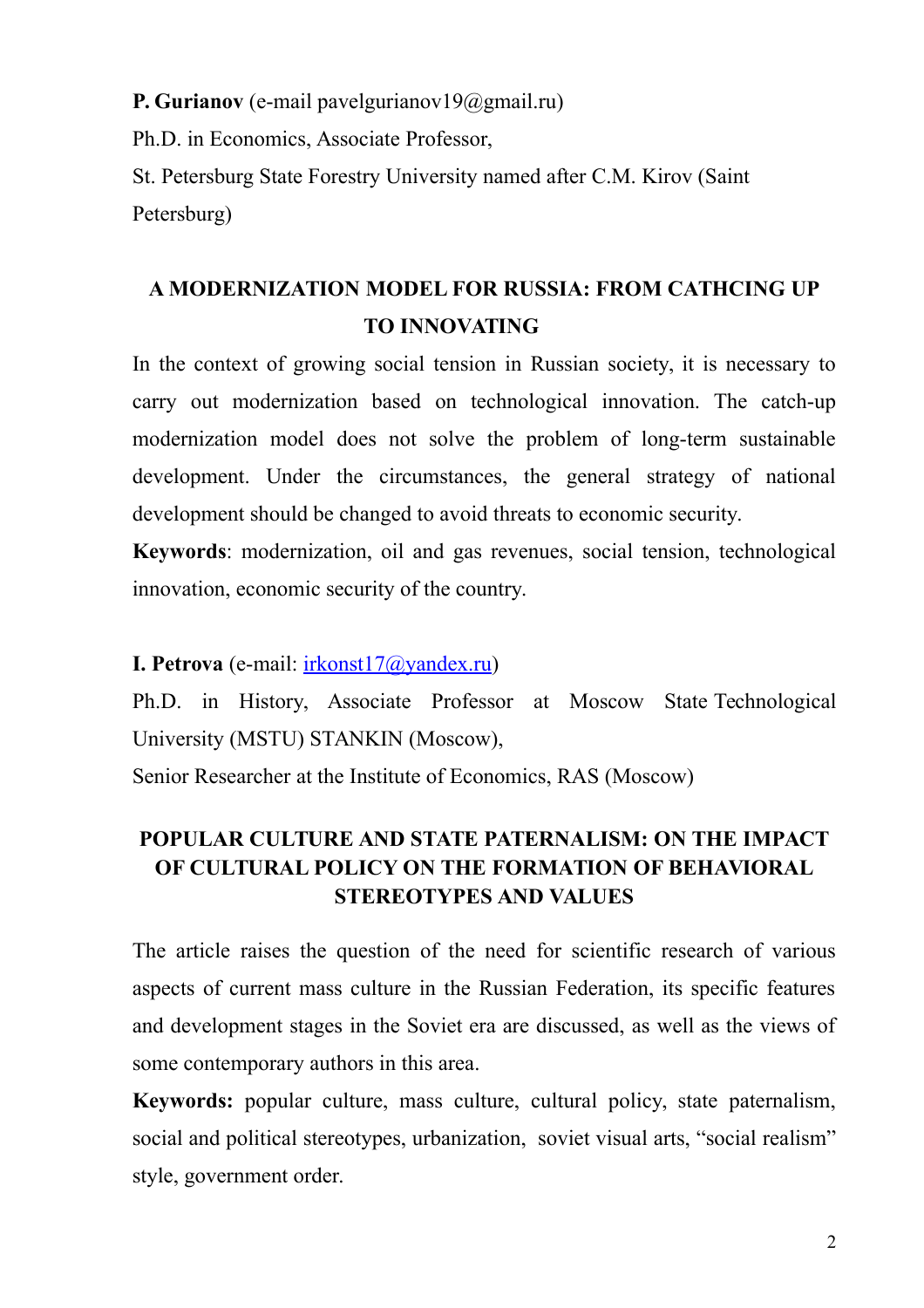**P. Kokhno** (e-mail: [pavelkohno@mail.ru\)](mailto:pavelkohno@mail.ru)

Grand Ph.D. in Economics, Professor, Director of the Fuzzy Systems Institute (Moscow)

A. Bondarenko (e-mail: [pavelkohno@mail.ru\)](mailto:pavelkohno@mail.ru)

Ph.D. in Economics,

Head of the Center of strategic efficiency of innovative projects of the Institute of Fuzzy Systems (Moscow)

# **ON THE STRATEGIC EFFICIENCY OF INNOVATIVE PROJECTS (CONSIDERING THE EXAMPLE OF THE AIRCRAFT INDUSTRY)**

Now the hi-tech and knowledge-intensive sector of the Russian Federation economy is implementing a host of the technologically sophisticated projects which are strategically important for the industry and the nation. To assess the strategic efficiency of an innovative project, the author suggests the balanced indicators system including labour management indicators, equipment indicators, the indicators of managerial and technological complexity of the production process, the indicators of the completion of the production plan and of the preset targets achievement, as well as some others.

**Keywords:** aircraft industry, innovative project, strategic efficiency, high-tech products, strategic guidelines, structural characteristics, economic indicators.

### **S. Kabilov** (e-mail: Qobilov1960@mail.ru)

Associate Professor of Economics at the Academy of the Ministry of Internal Affairs of the Republic of Uzbekistan (Tashkent, Uzbekistan)

#### **F. Bayboboeva** (e-mail: <u>firuzanabijonovna@mail.ru)</u>

Head of the Magistracy Department of Namangan Engineering Technological Institute (Namangan, Uzbekistan)

# **THE DEVELOPMENT OF ENTREPRENEURSHIP AS A LEADING FACTOR IN THE ECONOMIC RECOVERY**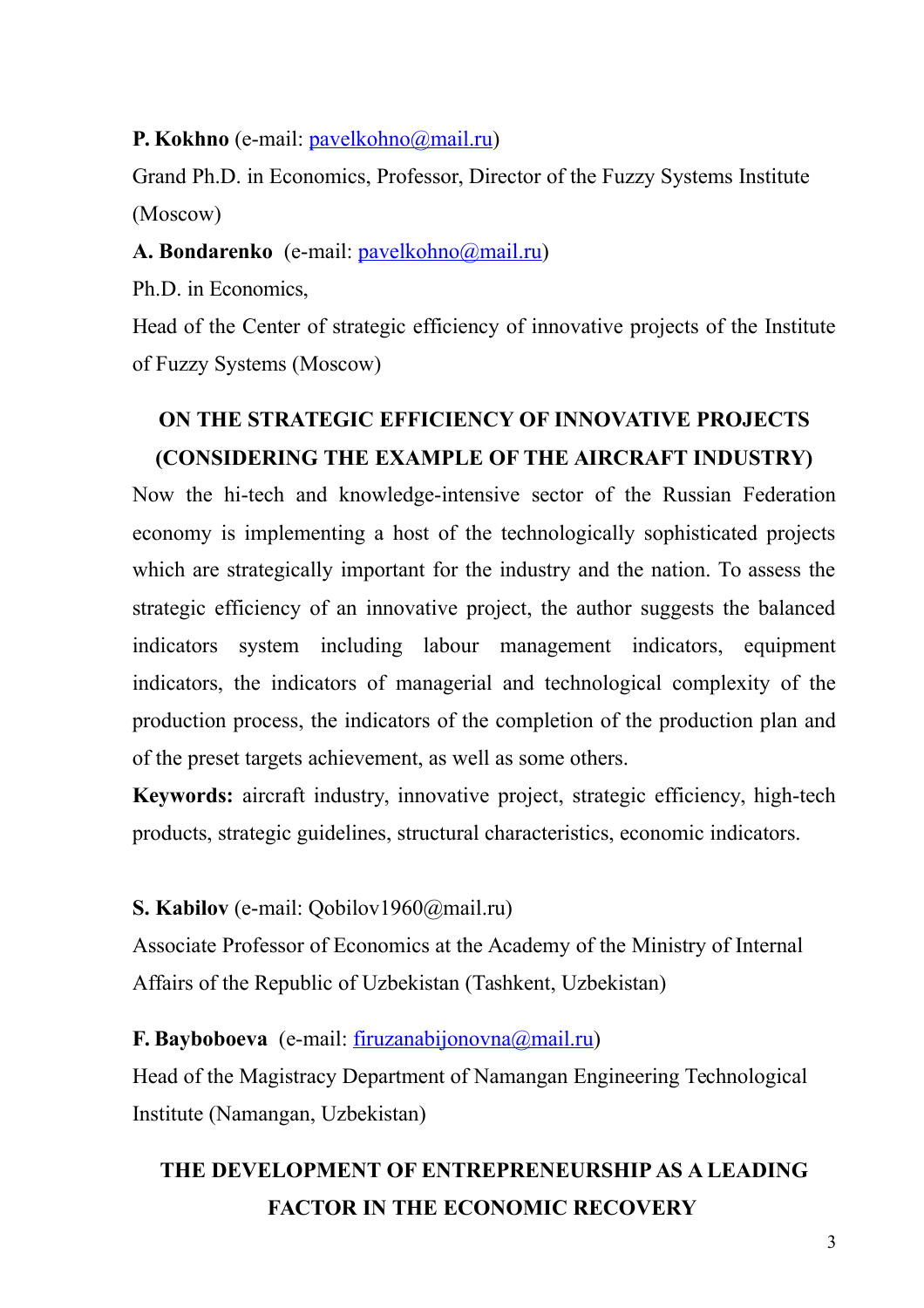The article examines the ongoing policy of promoting the development of entrepreneurship in Uzbekistan and the role of entrepreneurship in the economic recovery of the country.

**Keywords:** entrepreneurship, small business, private property, stable economy, reforms, economic security.

**L. Klimenko** (e-mail: LVKlimenko@sfedu.ru)

Grand Ph.D. in Sociology, Professor at the Southern Federal University

(Rostov-on-Don)

**A. Ermishina** (e-mail: AVErmishina@sfedu.ru)

Ph.D. in Economics,

Associate Professor at the Southern Federal University (Rostov-on-Don)

# **SOCIAL CAPITAL AS A FACTOR OF SELF-ORGANIZATION IN THE HOUSING ECONOMY**

Social capital is derived from social cohesion, and forms the basis for collective action. The low level of social capital (in the form of interpersonal and institutional trust, the number and dynamics of owners' associations) is one of the factors behind the low indicators of housing self-organization and problems with the overhaul of apartment buildings.

**Keywords:** social capital, collective action, trust, housing economy, apartment buildings, major repairs, housing self-organization.

A. Shurubovich (e-mail: shurubovich@transecon.ru) Ph.D. in Economics, Leading Researcher, Institute of Economics Russian Academy of Sciences (Moscow)

# **EURASIAN INTEGRATION AS A FACTOR OF HUMAN RESOURCES DEVELOPMENT IN THE CONTEXT OF MODERNIZATION OF THE NATIONAL ECONOMIES OF THE EAEU COUNTRIES**